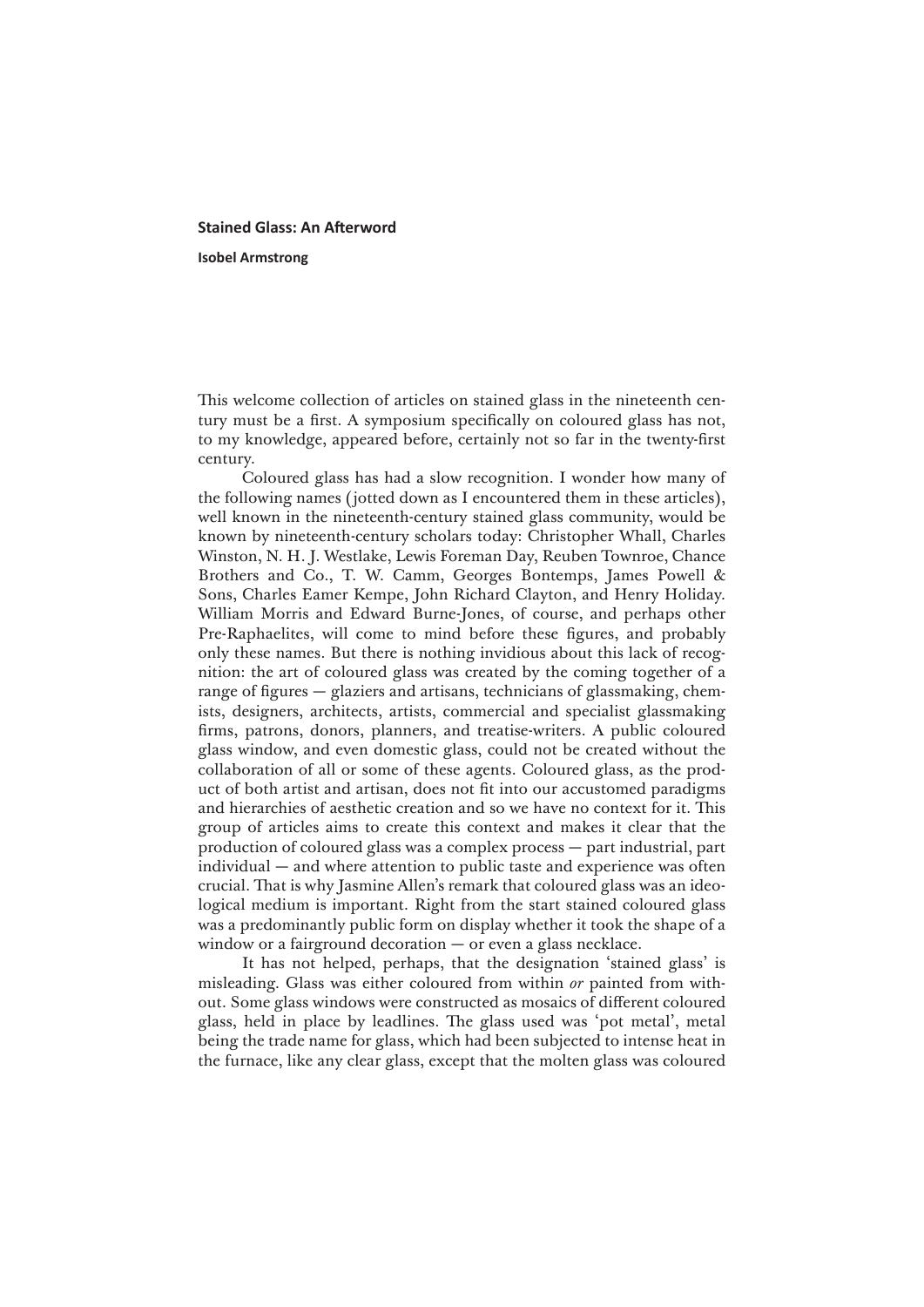with added powdered metals. Thus, the colour was intrinsic to it, not an external stain. Painted glass was literally painted: it was made by using vitreous paints and enamels to create images on clear glass on analogy with pictorial painting techniques. Both kinds of glass were translucent and light-transmitting. And the confusing aspect of the categories is that coloured mosaic glass *could* be drawn on and painted in part (for instance, faces). But the two types of glass are different and almost certainly ask for a different sensory and affective response. However, as these articles demonstrate, despite these categorical differences, hybrid forms of 'stained glass' proliferated: industrial machine-made glass and mouth-blown artisanal glass could coexist. And varieties of glass — seedy glass (bubbled) or streaky glass (internal streaks of colour) — added to the vocabulary of the glassmaker and designer. And coloured glass could be scopically dramatized with electric light as a public signal or optically transformed by being viewed with a lens by a single viewer.

These twelve articles approach nineteenth-century stained glass in different but overlapping ways. Three themes emerge: first there are those articles concerned with civic iconography, with ambitious public monuments and displays — I think of these as the rhetorical group. Then there are those where technical experiment and change creates the unique character of nineteenth-century stained glass  $-$  I think of these as the empirical group. A further group explores ideological design, which in many though not all cases annex the forms of popular glass culture to explore the possibilities of coloured glass  $-$  I think of these as the optical group. Medievalism, ecclesiastical politics, and colonial values and ideas of empire enter pervasively into almost all these themes. But they are shaped by the particular context in which they appear.

To turn to the first group. Looking at [Jasmine Allen](https://doi.org/10.16995/ntn.2899)'s images of the lost scheme of monumental stained glass windows for what is now the Victoria and Albert Museum, it is hard to overestimate the immense civic pride, ambition, and sheer vision of Henry Cole, the man who masterminded these examples of public glass ('The Union of Science and Art: Stained Glass Windows for the South Kensington Museum'). They were located in dramatic spaces (the thoroughfare of the North Staircase) or else in accessible areas such as the refreshment rooms. The narrative they tell is that of one of the optimistic strains of the Great Exhibition of 1851, the story of a successfully supervised, managed democracy educated in understanding the union of a binary culture — art and industry, science and art, the Bible and modernity. The windows Allen's scrupulous archival research has uncovered stress a respect for manual work, the work of hands. Reuben Townroe's Trades window (1866) and Francis Wollaston Moody's Union of Science and Art window (1866) both endorse labour — in Moody's case the blacksmith, potter, and metalworker — supported with biblical quotation and, above all, allegory. Wisdom with a book and torch oversees this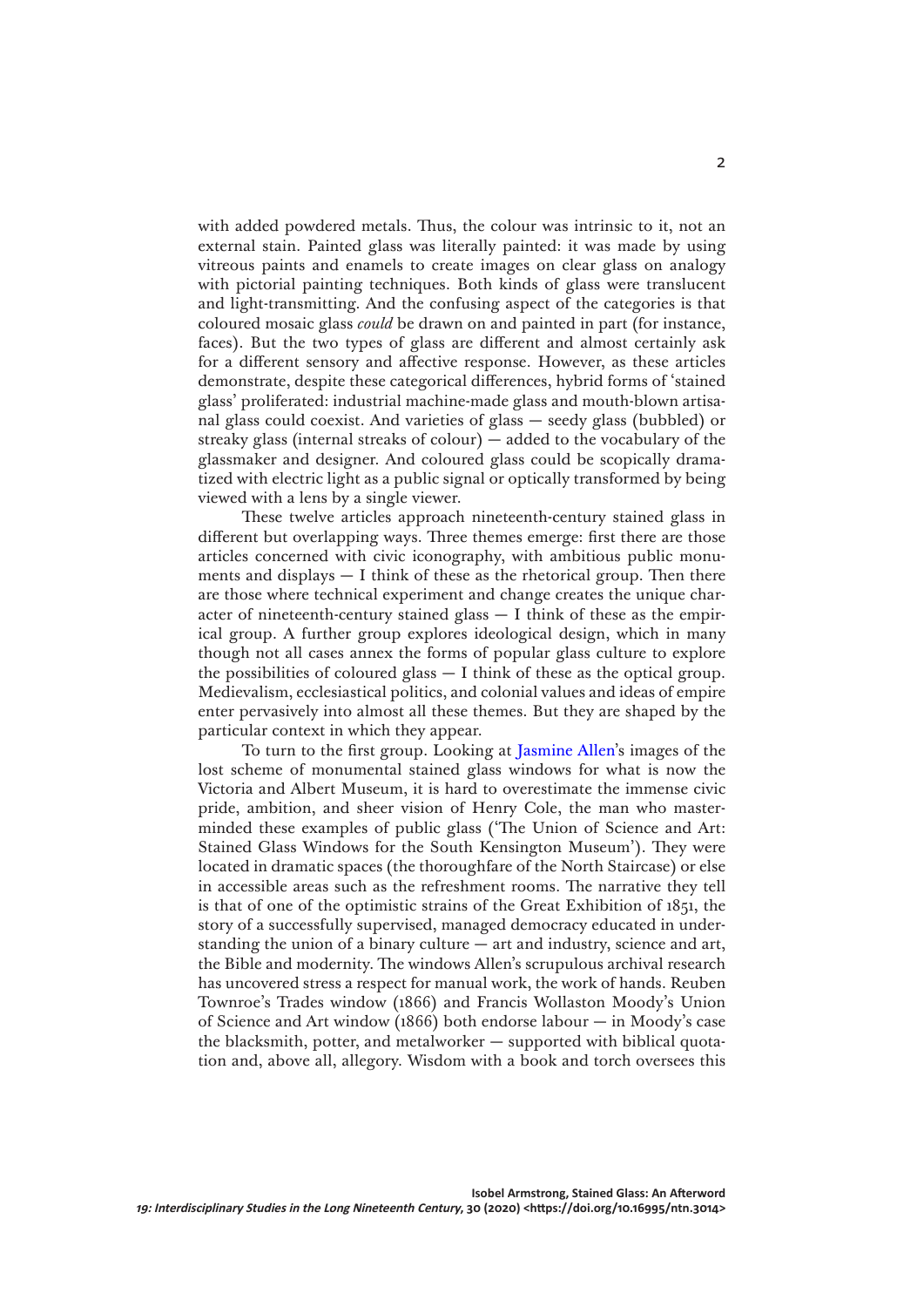window. Allegory, scorned after Coleridge, comes into its own in painted glass: it constitutes the union of another binary — material form and abstraction. Celebrating work already becoming archaic with industrial process, the allegorical figure in coloured glass is transfused with transmitted light in a way that performatively demonstrates the union of light and coloured matter and the possibility of materializing, actually *living*, an abstraction such as Wisdom. It would be easy to reduce this iconography to bourgeois sentimentality, nostalgia, and coercive didacticism (and these may all be there), but this would be to refuse to see the imaginative possibilities literally embedded in it. For Cole this was a modern form, just as he carefully trained up modern artists from the Schools of Design to lead the way in stained glass.

[Veronica Smith'](https://doi.org/10.16995/ntn.2898)s 'Stained Glass and the Victorian Town: Rochdale Library, Museum, and Art Gallery' demonstrates the power of civic pride and local democracy at a later time, 1884 and 1903, when the glass decorations of the library were created through a substantial donation from a local donor. The narrative here is an exuberant story of the convergence of local and national culture. And rather than medievalism and ecclesiastical themes, gender and class are uppermost, mediated, especially in 1903, through art nouveau techniques. What it shares with the South Kensington Museum is a belief in popular education and the capacity of a public to assimilate both the intellectual and sensory aspects of painted glass. James Ogden, the patron, spoke of 'pleasure and instruction' as the aim of the new glass work, and this well-worn phrase encompassed the creation of images of female figures — George Eliot, Elizabeth Barrett Browning, Mary Somerville (science again), Anna Jameson, and Charlotte Brontë in the Women's Reading Room, and a range of literary figures in the Men's — Macaulay, Gibbon, Grote, Bacon, Addison, Defoe. What is unexpected here is the juxtaposition of local figures with poets such as Byron, a local Lancashire dialect satirist, 'Tim Bobbin', and Edwin Waugh, narrator of stories of working-class life. The confidence that induced Rochdale to rival Manchester Town Hall is at work in the employment of local craftsmen and the choice of an immense variety of types of glass and technique, industrial and mouth-blown, particularly in 1903, when the elements and the sciences of chemistry, geology, astronomy, and hydroelectricity were incorporated into a complex and imaginative fusion of glass types. Rather than the earlier techniques of mimesis, the makers used the intrinsic qualities of glass itself to render the blue gradations of water and  $sky - as$  if glass was now *being* an element as much as representing it. Like Cole's allegories, this made new demands on the spectator.

[Michael Ledger-Lomas,](https://doi.org/10.16995/ntn.2896) in 'Stained Glass and the Victorian Monarchy', takes us into the arena of ecclesiastical glass and medievalism very different from the secular glass discussed above. The windows and artists he examines, most notably Charles Eamer Kempe's work in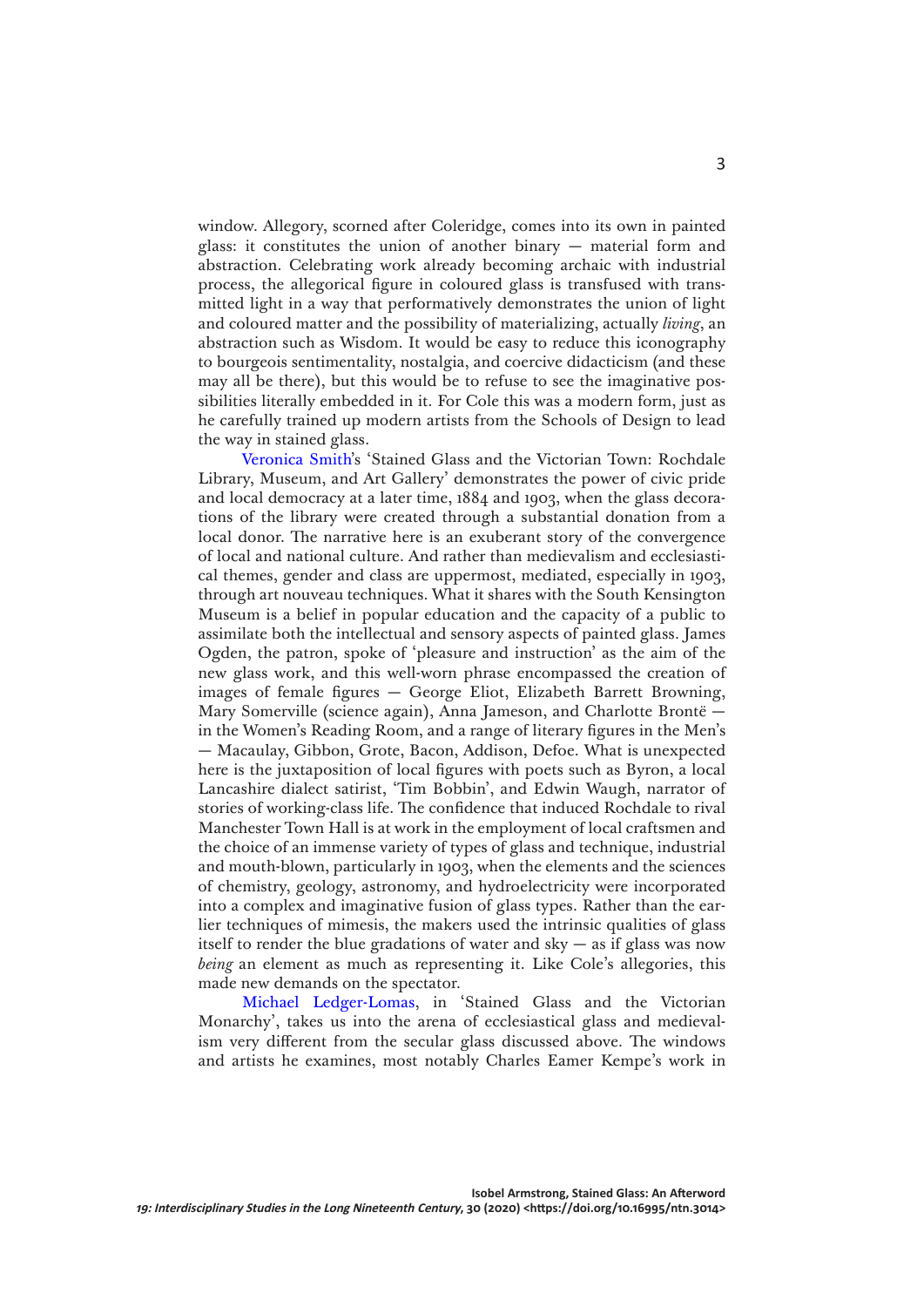Southwark Cathedral, are as much the vehicle of civic ideology as those monitored by Cole and Rochdale except that they are explicitly theological in their conviction that church glass could foster the union of Church and State  $-$  another binary  $-$  and the interdependence of the monarchy and religion. In this sense they are examples of rhetorical glass. In order to offer a narrative of unity, Kempe and his patron, William Thompson, rector of the cathedral, researched an ecclesiastical and secular early English history that would offer a narrative of local and national conservatism — Mallinger, Charles I, Laud, and Bunyan represented the first; Chaucer, Gower, Goldsmith, and Johnson the second. The fact that Bunyan's presence took some explaining suggests why the belated attempt to see British culture through the glass of totalizing national ecclesiastical traditions was too partial to be inclusive, despite the careful refusal to foreground the personal figures of the monarchy. What this attempt does show, however, is that in the nineteenth century's use of stained glass to mediate ideology, images of the human figure and an iconography of known persons were central to the narrative. Biography and ideology go together.

The same is true of [Alex Bremner](https://doi.org/10.16995/ntn.2900)'s 'Colonial Themes in Stained Glass, Home and Abroad', which argues that glass transmits light and colonial values throughout the colonies. Both materials and ideologies were exported. Indeed, these flow both outwards and inwards, where the Gothic Revival is a pan-imperial phenomenon, and endorses British imperial hegemony, inevitably racist, as far as Sydney and as near as Winchester, both territories organic parts of Greater Britain. The Great Hall in the University of Sydney celebrates images of Oxbridge as a myth of origins; Winchester Cathedral commemorates the second Boer War. The narrative, or rhetoric, as I have called it, uses glass to assert a white settler narrative of collective citizenship stretching from home to colony that valorizes selfsacrifice and martyrdom.

Perhaps these last two articles suggest that coloured glass can be an all too coercive transmitter of ideology by virtue of the sensory imprint of brilliant transparencies that override conscious control. I am not sure about this: the static nature of the glass image suggests at once its permanence and its impotence, what Jacques Rancière has called in *The Future of the Image* its visible semblance and 'dissemblance', its reality and unreality.<sup>1</sup> All ideology involves poignant hopes and fears in its occlusions, denials, and assertions: it is possible, contemplating the static image, to see round or through these coercive hopes and wishes and their historical origins. The wishes of the maker of ecclesiastical stained glass and the emigrant are alike exposed.

<sup>&</sup>lt;sup>1</sup> Jacques Rancière, *The Future of the Image*, trans. by Gregory Elliot (London: Verso, 2013), p. 7.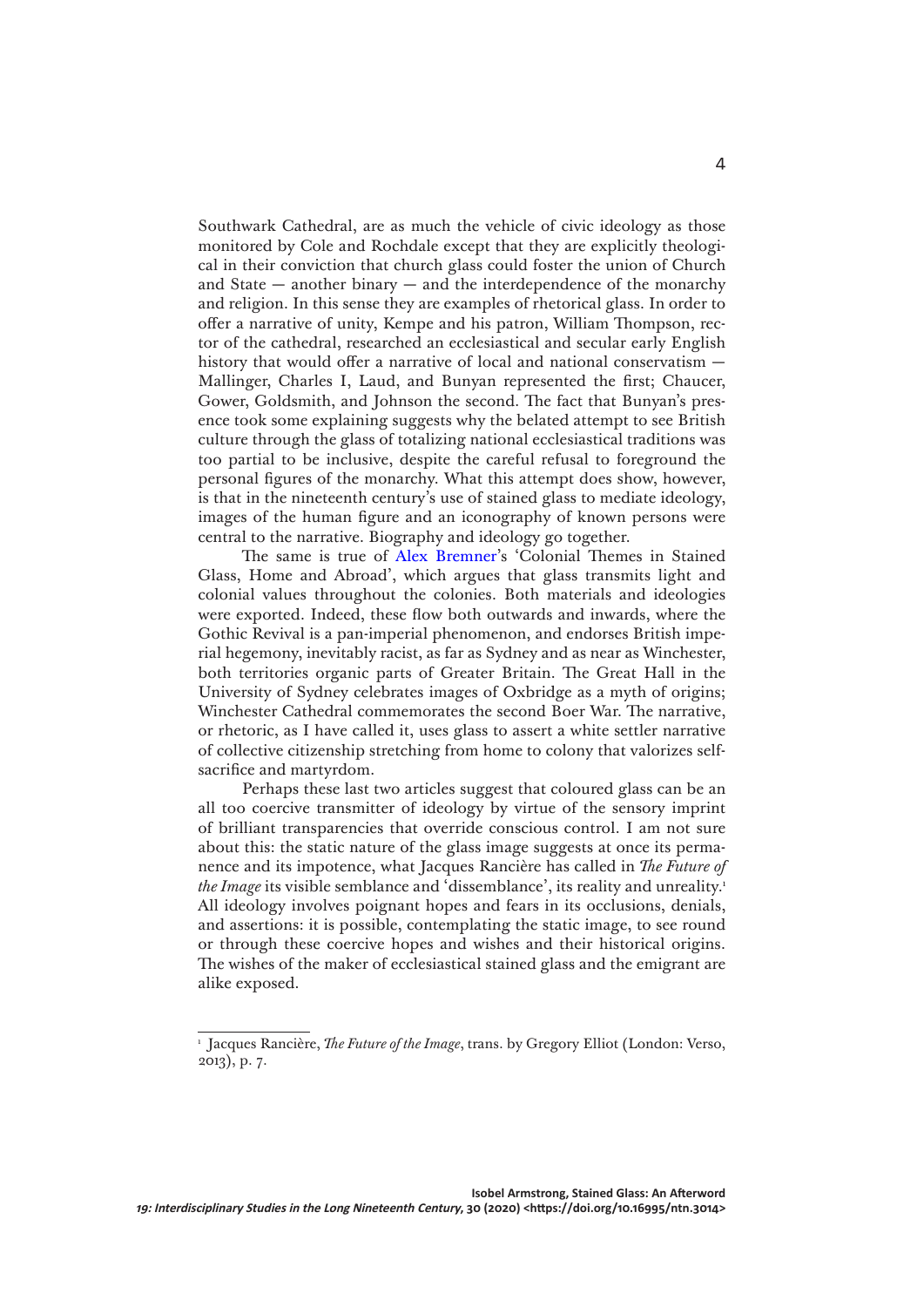An ancient material though it was, the manufacture of glass went through massive changes in the nineteenth century. My second group attends to these material transformations and new techniques. [Thea](https://doi.org/10.16995/ntn.2893)  [Goldring](https://doi.org/10.16995/ntn.2893), in 'Recovered or Perfected: The Discourse of Chemistry in the Nineteenth-Century Revival of Stained Glass in Britain and France', charts the diverging paths of glass science in the two countries. The art and science binary occurs again, but this time in the debate on the degree to which chemistry was germane to the production of coloured glass. Still in the Enlightenment tradition, early nineteenth-century French coloured glass specialists saw the chemistry of colour in academic ways, but progressively abandoned explicit chemical formulas so that by the 1880s chemistry was peripheral to accounts of glassmaking as the scientific account of glass was superseded by an aesthetic reading of it. In Britain the reverse was the case: rule-of-thumb glass recipes dominated in the early part of the century, but by the end of the century glassmaking treatises such as those by Henry James Powell and Henry Chance made in-depth chemical analyses of glass in order to return to ancient formulas and historical accuracy. What is fascinating about this dynamic, though, is that at all times there was an emphasis on achieving 'brilliancy and transparency' and, in particular, on achieving what Goldring calls 'a modern vitreous rainbow', whether the glassmakers believed themselves to be returning to the past or advancing modernity. Glassmakers worked towards new vitreous techniques whether reclaiming or departing from the past.

What we carry away from this is the extreme self-consciousness of glassmakers and technicians in the nineteenth century — and that coloured glass is an ideologically disputed material. [Sarah Brown](https://doi.org/10.16995/ntn.2901) in 'Medieval Stained Glass and the Victorian Restorer' also describes the move to chemistry in the latter part of the century and demonstrates how two entirely different methods of restoring medieval stained glass were valorized. There was a move from rather brutal modernizing of stained glass earlier in the century, often but not always by artisanal plumber-glaziers, to a careful scholarly historicism that abjured the first. It was a move from wholesale replacement with modern glass to a new aesthetic and to meticulous historicist reconstruction where the original was preserved. There was an outcry in 1868 when the Chance brothers desecrated St Mary, Fairford with modern glass replacement, eliminating the features of the old glass. When such replacements occurred, parts of the old window, heads in particular, would be sold on to collectors by the restorer. Craft and commerce were in conflict. In this new preservation movement, the specialist treatise and secular societies (for example the Society for the Protection of Ancient Buildings) had a major role rather than such liturgical bodies as the Camden Society or the Ecclesiological Society, bodies motivated by religious readings of stained glass. The scholar-artists of the Arts and Crafts Movement superseded both the commercial restorers and the liturgical bodies. Paradoxically,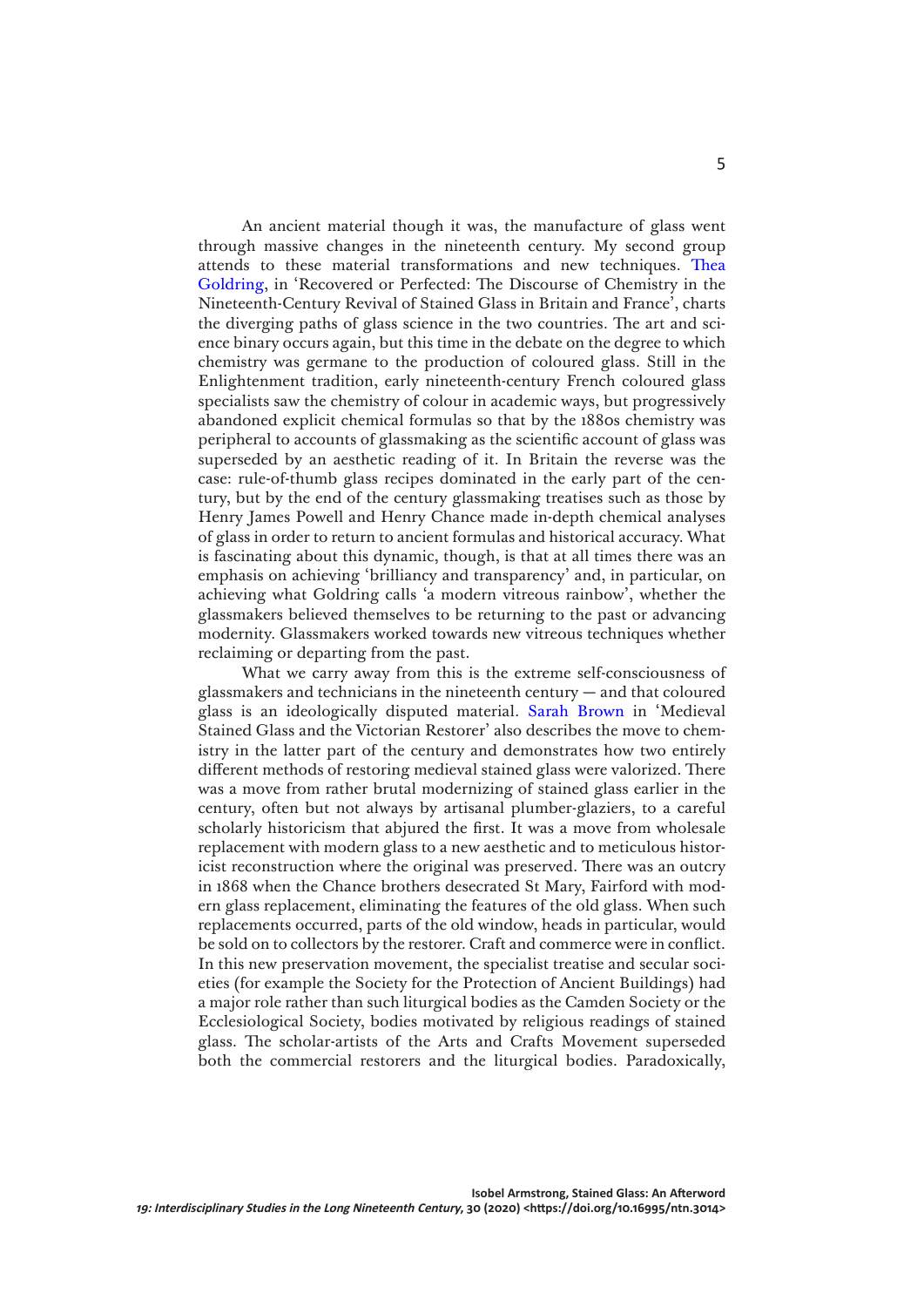the Victorian glass we now value was much less important to these men than ancient medieval glass, meaning that they were unconcerned about its destruction. What constituted authenticity changed over the century.

[Martin Crampin](https://doi.org/10.16995/ntn.2906) endorses this understanding in 'Appreciating Variety in Nineteenth-Century Ecclesiastical Stained Glass'. He points to the prolific range and variety of style and experiment in the Great Exhibition of 1851. He charts a range of styles and techniques throughout the century, and introduces names, some of which appear in other parts of this collection of articles, that range way beyond the popularly known figures of the Pre-Raphaelites — William Wailes, John Richard Clayton, Henry Holiday, R. T. Bayne, J. W. Brown, Charles Eamer Kempe, Charles Winston, and Christopher Whall. What emerges as the central question is analogous to Sarah Brown's enquiry about authenticity  $-$  what constitutes authentic Gothic, authentic medievalism? And in addition to the question of what dates historical Gothic could be said to occupy, what are the authentic techniques and design features associated with this form? The answers were eclectic and diverse. Thus the single figure, geometrical pattern, foliate patterns, pictorial design, specific range of colours (red, blue, yellow, green), kinds of enamel, and 'silvery delicacy' in late Gothic were all features discussed and canvassed at different times. Part of this unstable mix he attributes to the way coloured glass occupied the boundaries between art, craft, industry, and business, just as its creation depended on engineers, technicians, cartoonists, designers, painters, and glaziers. It is a uniquely in-between substance.

[Tom Küpper](https://doi.org/10.16995/ntn.2895) records another kind of in-betweenness — the inbetween of amateur and professional  $-$  in his account of the ambitions of amateur stained glass creators, 'Amateur Stained Glass in English Churches, 1830–80'. What these extraordinarily ambitious figures reveal is the astonishing range of techniques, some complex indeed, that amateurs had at their disposal — and developed at their own cost. Cutting, firing, and leading all demanded resources. The nineteenth century created a bank of stained glass forms, designs, and techniques that could be exploited by the intrepid and certainly by these ferociously serious amateurs. Painting on glass, mosaic, and enamel were all forms taken up. Many of the male amateurs were clergymen, or the well-financed aristocratic Sutton brothers who created over twenty-five windows, among them the west window of Lincoln Cathedral. Astonishing is the number of women, equal to the number of men (forty-two), who created stained glass artefacts for churches. From Sophia Musters who created an enamel-painted window in the style of Tintoretto, with herself as the Virgin, for St John's, Colwick (1817), to Lucy Rickards, who designed, painted, and glazed six tall nave windows, the resourcefulness of these women, usually institutionally tied to the church, was extraordinary.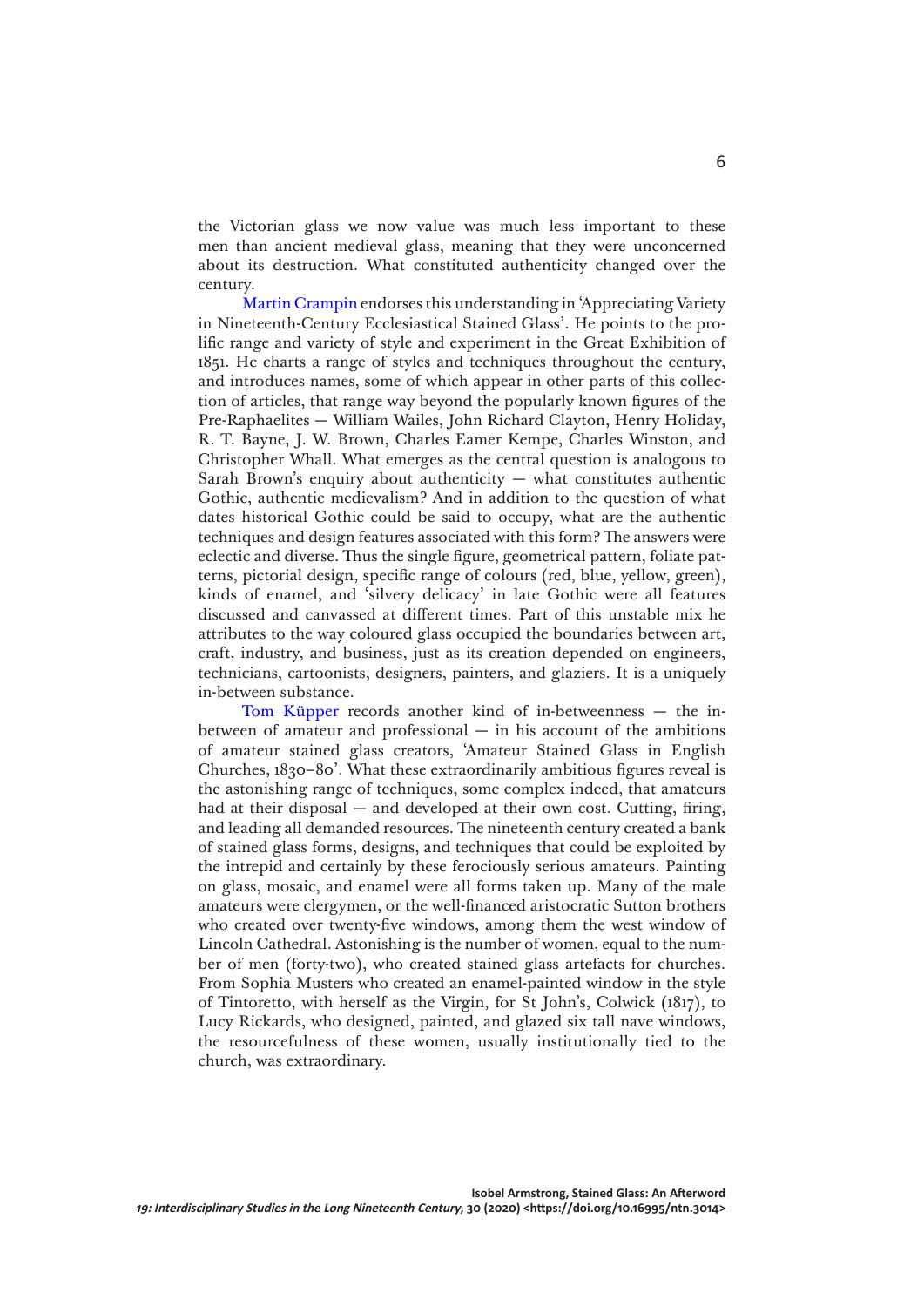Finally, to turn to what I have called the optical group, three writers consider coloured glass whose larger context is nineteenth-century optical culture and its technologies and visual effects: Sally Rush, 'Seeing Red'; Jim Cheshire, 'Remediation, Medievalism, and Empire in T. W. Camm's "Jubilee of the Nations" Window at Great Malvern Priory'; and Karen Burns, 'Time and Telegraphy: Nineteenth-Century Contexts for Stained Glass'. All break down the categorical distinctions between high art and popular culture in fascinating ways.

John Martin's *Belshazzar's Feast* is the centre of ['Seeing Red',](https://doi.org/10.16995/ntn.2897) or rather, the painting's redaction as a painting on glass with vitreous materials made by Martin himself. A serious aesthetic experiment with light, it reminds us that the mosaic and leaded structure of stained glass was not the only form in which coloured glass was experienced by the Victorians. Rush explores various genres with a family resemblance to Martin's virtuosic experiment with transparency, which he himself rightly defended as a work of art in itself  $-$  the mezzotint, whose engraving process on copper overdetermines light and shade, and Gainsborough's box, where backlit transparencies also valorized light and shade. Like Loutherbourg's Eidophusikon in the late eighteenth century, these optical devices not only intensified the eye's scopic experience by intensifying brilliance and transparency but introduced temporality into spectacle by making visual perception a 'light event' in real time. The use of magnifying lenses that created depth and isolated discrete parts of the picture, but could also be moved over its surface, announced another way of seeing that depended on the virtuosity of transmitted light. Optical and psychic intensity worked together as the drama of light in lightning and fire in Martin's painting foregrounded the light that was both subject of the glass painting and enabled it to come into being.

[Jim Cheshire](https://doi.org/10.16995/ntn.2903) invokes the term 'remediation' from cultural studies the way a form or material as a medium draws attention to itself in a new context (defamiliarization is a process that also hovers here)  $-$  in order to think about T. W. Camm's Jubilee window of 1887. Here the remediating/ remediated medium is photography. He considers the strange combination, contradiction indeed, of medievalism and allusion to modern industry, of providential imperial expansion and biblical reference — the tropes of contemporary colonialism mediated through the archaic material of medieval stained glass. There is, he points out, an overdetermined emphasis on the representation of *materials* produced by subject colonies (as if the designer is conscious of his own experiments with the materiality of glass), just as there is an attempt at representation that is less stylistically medieval than an uneasy attempt to make archaic stained glass attain a form of realism both in colour and line. The element or medium that makes these discrepancies readable is photography. He argues that much of the portraiture owes itself to Camm's use of photography, but also that the archaic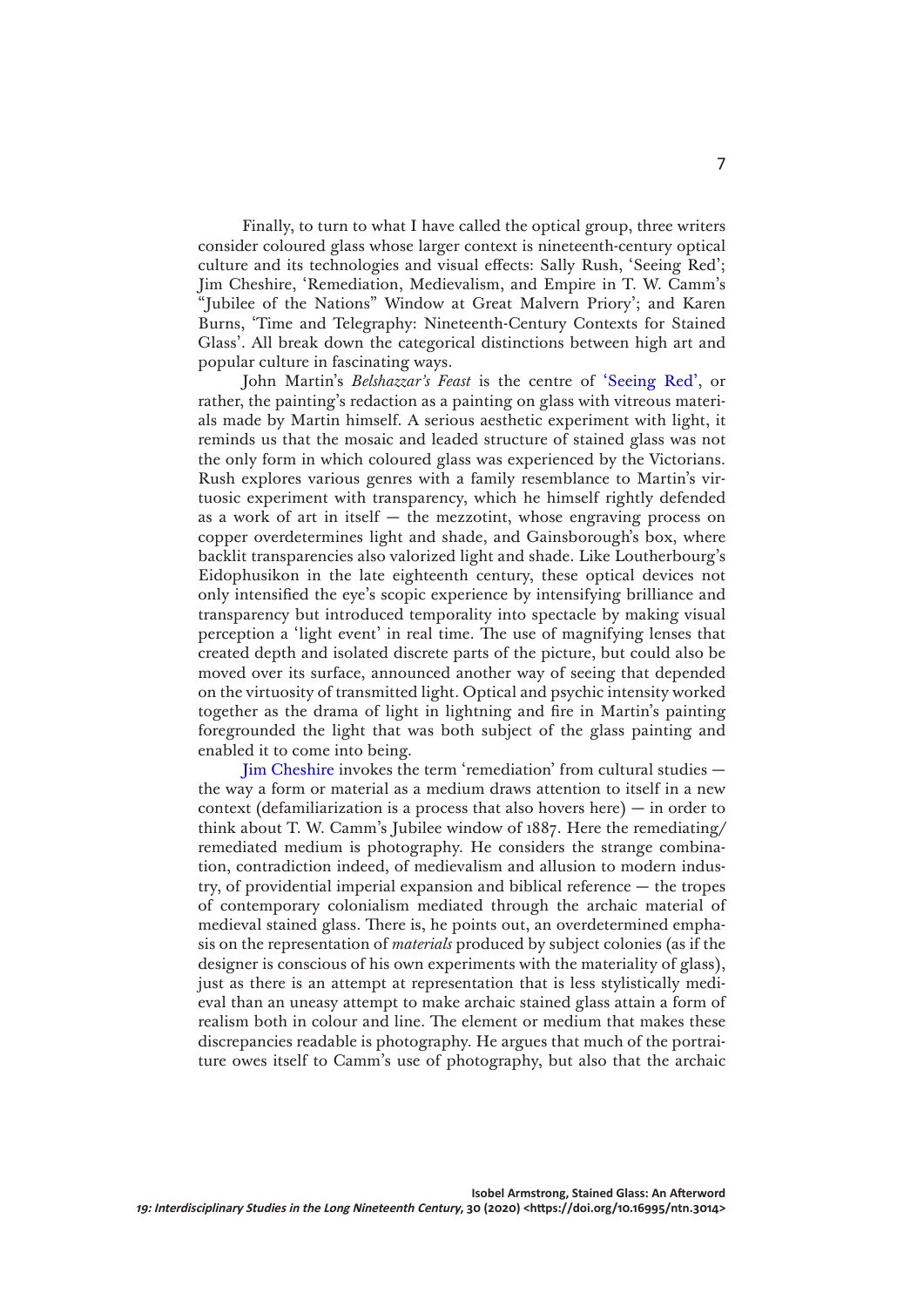processes of production of stained glass and the modern photograph run parallel: both depend on transmitted and restricted light for the transposition of images into legibility. An iconography in which the liberated slave justifying empire is transmitted through Gothic conventions and mediated by photography puts modernity and the past in a new relationship. As I understand it, he thinks of this as an integrated field, but an integrated field that was precarious.

[Kate Burns's](https://doi.org/10.16995/ntn.2902) complex study of the lunette entry point of Flinders Street Station in Melbourne, the glass arch through which all travellers passed to their destinations, brings together a number of disciplines and technologies — communications and network theory, racial thinking, organic design, spectacle, electricity, telepathy, biological memory, and optical glass culture. Behind her thought is Walter Benjamin's dream world of spectacle and consumption, and Adorno's understanding of commodity, but she puts this in the wholly new context of colonial ethnography. She argues that the electrical illumination and organic 'biological' design of the lunette at this crucial transition together created not simply signified meanings, but meanings that somatically entered the white settler traveller. They persuaded him or her of a racial and biological memory, a hereditary organic connection with a primal and superior British identity. This, she argues, is inherent in late-century Arts and Crafts thinking and aestheticism.

## **A phenomenology of coloured glass**

This grouping, then, is the way one can read this very challenging collection of articles in an attempt to chart the different kinds of thinking they explore. As I read I began to wonder what, learning from this collection, a phenomenology of stained/coloured glass in the nineteenth century would look like.

To begin with it would involve close looking, close seeing. In literary studies we are familiar with the idea of 'close reading', current since the days of I. A. Richards. This is often mistaken for a way of merely eliciting a sensitive, meticulously attentive account of the text's language, redescribing the text, with the unsaid epithet 'old-fashioned' attached to it (close reading is for the wrinklies). On the contrary, Richards thought of close reading as a rigorous way of expelling misreading and misapprehension, a way of defending ourselves against ideology. In fact, rigorous close reading is simply the basis of any kind of critical reading. An analogous practice occurs in art history. When I think of the analyses of Michael Fried and T. J. Clark, their capacity to read detail and spatial relationships, their sensitivity to the medium of paint or stone, I believe that a similar sensitivity to the medium of coloured glass is already developing.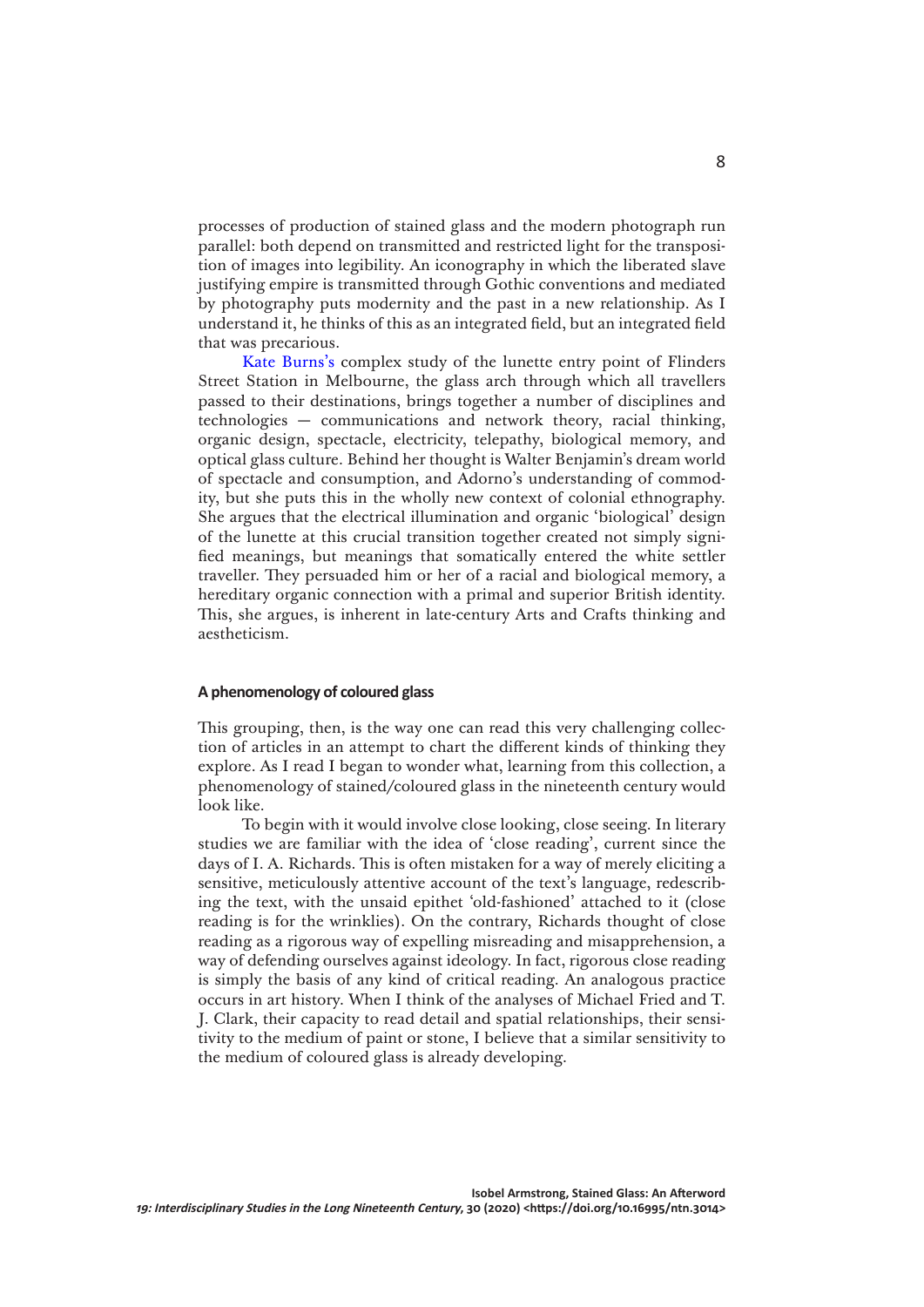Such close looking would encounter the many genres of coloured glass. The ecclesiastical window and its biblical thematics is the Ur-example of stained glass in the nineteenth century. This is unsurprising, given the work of the Ecclesiological Society (the Cambridge Camden Society) and other architectural associations. But as this collection demonstrates, secular glass display and popular optical devices (from photography to the diorama) are part of the nineteenth century's glass vocabulary. Churches and fairgrounds alike displayed coloured glass. Domestic coloured glass is also important. (My own house's porch has two green and purple glass panels comprising a red flower in a leaded circle at the centre of each, the pistil cunningly made from a 'bull's eye', the circular break point of the blowpipe.) Writers in this collection have noted the immense variety of coloured glass genres and techniques in the Great Exhibition of 1851.

Clearly, a taxonomy of coloured glass genres and a reading of their iconography is important. But a phenomenology would start from the nature of stained glass as a material, and the response it dictates *as* a material. As I read these articles two or three passages from literary texts came to mind. I shall turn to them to elicit a material reading of coloured glass.

First is Ruskin, who was a subsidiary to the design of a window in Camberwell Church, ultimately giving way to the more experienced designer, Edmund Oldfield, he tells us in *Praeterita* (1885–89). He did, however, execute a mosaic design of subjects in 'purple and scarlet'.2 A rather gauche composition written at sixteen condemns the heavy Gothic of Rheims Cathedral but excuses the windows — 'But in the nave I | Stared at the windows purple, blue, and gold' (p. 221). Later, Ruskin writes of the 'jewel windows' of a missal: 'For truly a well-illuminated missal is a fairy cathedral full of painted widows' (p. 315). The sheer intensity and brilliance of colour, the 'vitreous rainbow' described in one of the articles above, is Ruskin's first requirement of the conventional ecclesiastical stained glass window, a requirement seemingly transcending all others. Nothing muted, nothing understated, is contemplated. This is a norm. He wants a kind of hypervisibility. Felicia Hemans, also writing of the Rheims windows in 'Joan of Arc in Rheims' (in *Records of Woman*, 1828), offers this brilliance as an oxymoron: 'Within, the light, | Through the rich gloom of pictured windows flowing'.3

Hemans adds something else to Ruskin's desiderata — the *flow* of light. Coloured glass is unique in setting up a double experience. The viewer gazes *at* the coloured materials but not as *at* a conventional picture, for the viewer is simultaneously aware of the transmission of light by glass, a flow of light *through* the visual image. In clear glass transmitted light also

<sup>&</sup>lt;sup>2</sup> John Ruskin, *Praeterita*, ed. by Francis O'Gorman (Oxford: Oxford University Press, 2012), p. 244.

<sup>3</sup> 'Joan of Arc in Rheims', in *The Poetical Works of Mrs Hemans*, ed. by William Michael Rossetti (London: Ward, Lock, 1912), p. 129.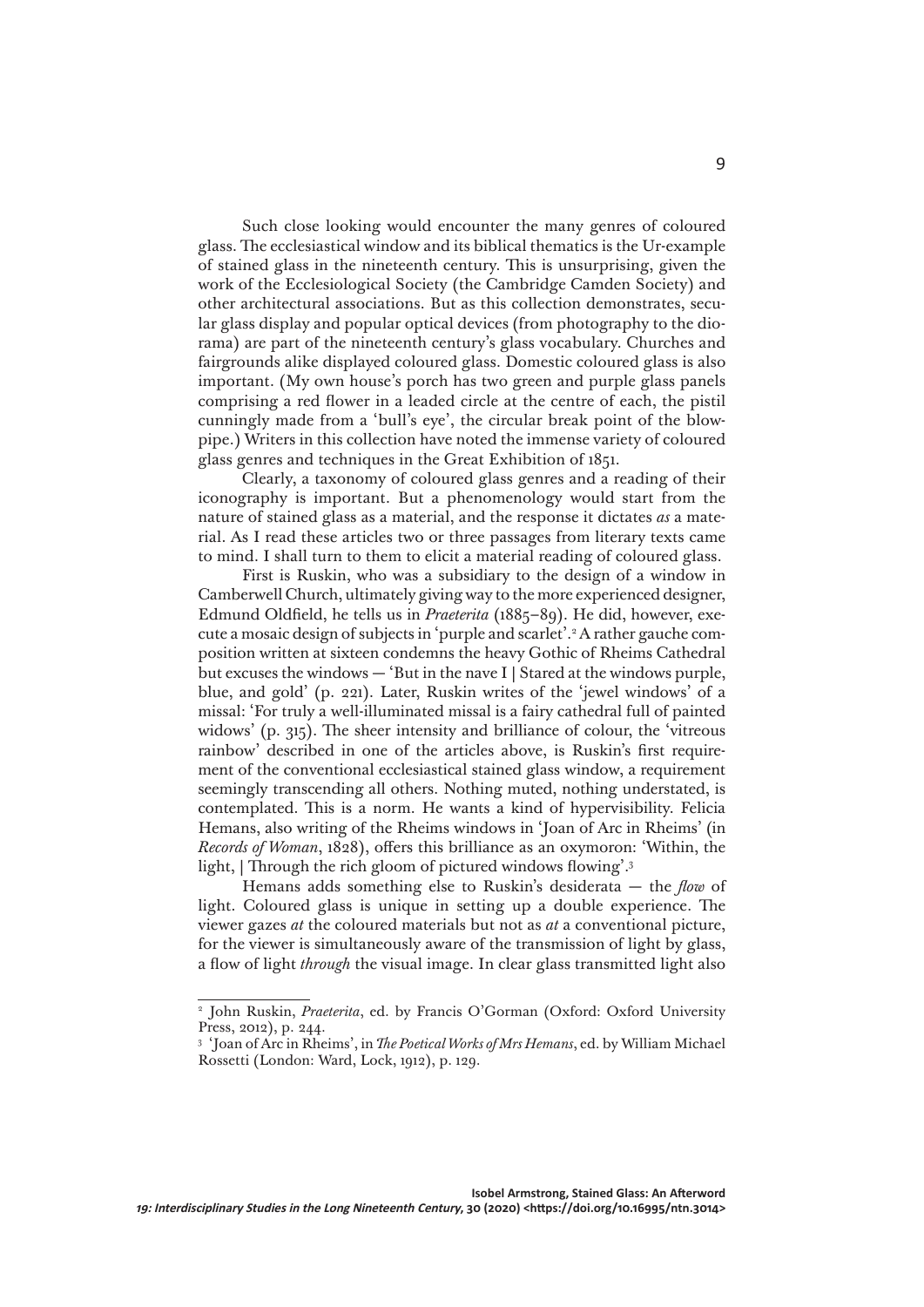enables vision, but its total transparency suppresses this perception. In coloured glass the scopic experience of transmitted light is intrinsic to the act of looking. All picture and image viewing, of course, is enabled by light, but stained glass necessarily brings this to awareness, an overdetermined awareness, because without it transparent stained glass colour and imaging could not come into being. Hemans writes that the flow of light through coloured glass 'Tinged with soft awfulness' the gathered congregation. Stained glass transfers its colour to the bodies of spectators or anyone within its field. It becomes a somatic experience not simply associated with the eye alone. Moreover, because light is always in a state of movement and change, a consciousness of experiencing colour and the backlit image *in real time* gives a peculiar intensity to coloured glass viewing experience and differentiates it from all other kinds of looking. This living movement of light is what gives aura to stained glass. In the nineteenth century's age of mechanical production, it must have been one of the few forms of material to retain the aura Benjamin famously thought was lost to his culture.4 This must surely be the spiritual motivation of much ecclesiastical stained glass, the living flow of light, but the same real-time aura is present in secular glass too. It is what brings a psychic and optical intensity to looking at coloured glass.

Another literary text enlarges these possibilities of looking, Katherine Mansfield's short story, 'Prelude' (1918). This is a text of early modernism but looks back to the nineteenth century. The child Kezia returns to the empty house she is forced to leave:

> The dining-room window had a square of coloured glass at each corner. One was blue and one was yellow. Kezia bent down to have one more look at a blue lawn with blue arum lilies growing at the gate, and then at a yellow lawn with yellow lilies and a yellow fence. As she looked a little Chinese Lottie came out on to the lawn and began to dust the tables and chairs with a corner of her pinafore. Was that really Lottie? Kezia was not quite sure until she had looked through the ordinary window.5

Here, I think the same conditions as I have described above hold good in this lyrical paragraph, but instead of looking *at*, the viewer looks *through*. Looks through at a world transformed. Blue, the fastest moving colour of the spectrum, charges the world with intense affective colour, the colour of sadness. Kezia's experiment in looking then turns to yellow, a more sluggish part of the spectrum, and her sister becomes a yellow 'Chinese'. Colour changes the body: Lottie becomes one of the invasive bodies that haunted the imaginaries of Australia and New Zealand, the yellow peril.

<sup>4</sup> Walter Benjamin, 'The Work of Art in the Age of Mechanical Reproduction', in *Illuminations*, trans. by Harry Zohn (New York: Schocken, 1968), pp. 217–51.

<sup>5</sup> Katherine Mansfield, *Prelude* (London: Hesperus, 2005), p. 6.